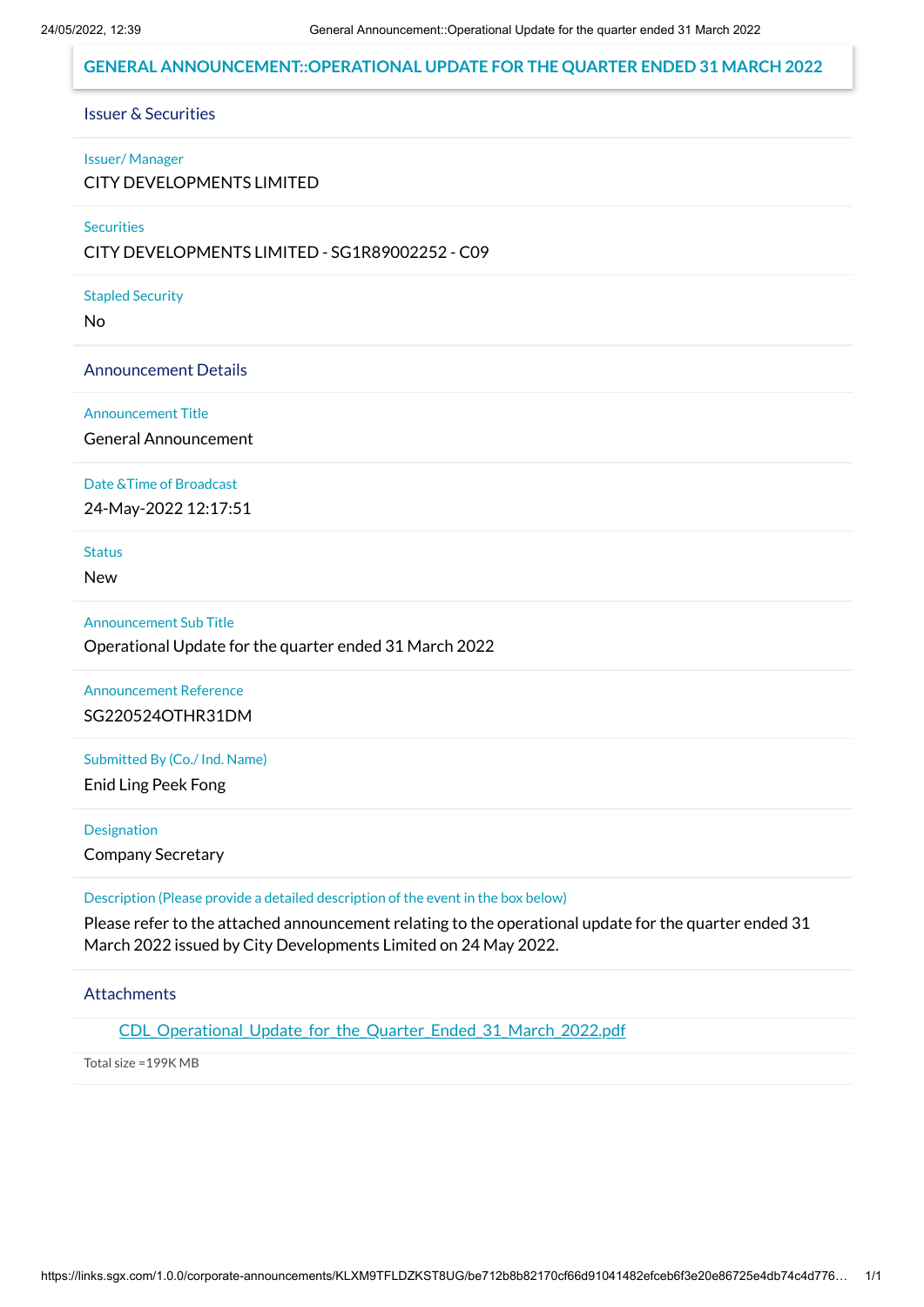

**CITY DEVELOPMENTS LIMITED**

 **(REG. NO. 196300316Z)** 

# **OPERATIONAL UPDATE FOR THE QUARTER ENDED 31 MARCH 2022**

2022 began with cautious optimism as many countries, including Singapore, progressively eased pandemic restrictions, reopened borders, resumed international travel and adapted to living with an endemic COVID-19. With the positive move toward normalcy, the Group's business segments continued to display good momentum. Below is an update on the Group's operating performance for the first quarter ended 31 March 2022 (Q1 2022).

## **Property Development**

## **Singapore**

The property cooling measures introduced on 16 December 2021 have somewhat dampened market sentiment as some homebuyers adopt a wait-and-see approach. In Q1 2022, the Group and its joint venture (JV) associates sold 188 units with a total sales value of \$477.9 million, a 41% decrease in units sold year-on-year (Q1 2021: 319 units with a total sales value of \$513.6 million).

While transaction volume is temporarily affected, the Group expects the property market to remain resilient and housing prices to hold firm due to moderate supply and strong underlying fundamentals. Market activities are expected to improve with new launches coming onstream.

Meanwhile, construction activities in most of the Group's projects are accelerating as the labour crunch gradually eases.

In January, the Group submitted the top bid of \$768 million for a coveted 210,623 square feet (sq ft) Government Land Sales (GLS) site at Jalan Tembusu, located within walking distance to the upcoming Tanjong Katong MRT station. The site was awarded to the Group, with its JV partner MCL Land taking a 49% interest in the project. The proposed development will comprise four blocks of 20 to 21 storeys with about 640 units.

In March, the \$315 million Central Square acquisition was completed. The property will be redeveloped alongside the Group's Central Mall properties into an enlarged mixed-use development comprising office, retail, hospitality and residential. Through the URA Strategic Development Incentive Scheme, the redevelopment could potentially vield a significant GFA uplift.

In April, the Group completed the off-market acquisition of a 179,007 sq ft site at 798 and 800 Upper Bukit Timah Road for \$126.3 million. Subject to planning approval, the Group plans to redevelop the site into a residential project with over 400 units.

In May, the Group and its JV partner MCL Land launched the highly anticipated 407-unit Piccadilly Grand. The rare city fringe integrated development on Northumberland Road is directly linked to Farrer Park MRT station and the residences are seamlessly connected to Piccadilly Galleria, which houses 1,500 square metres (sqm) of F&B and retail space and a 500 sqm childcare centre on the ground floor. The launch weekend saw a strong take-up, with 315 units (77%) sold at an average selling price (ASP) of \$2,150 per square foot (psf), reflecting the genuine demand for well-located and thoughtfully designed projects.

In May, the Government also announced the imposition of Additional Buyer's Stamp Duty (ABSD) on the transfer of residential properties into living trusts to level the playing field in the ABSD regime. The impact on the market is expected to be marginal as such transactions are generally low and genuine beneficiaries can obtain an appropriate refund based on their current property ownership status.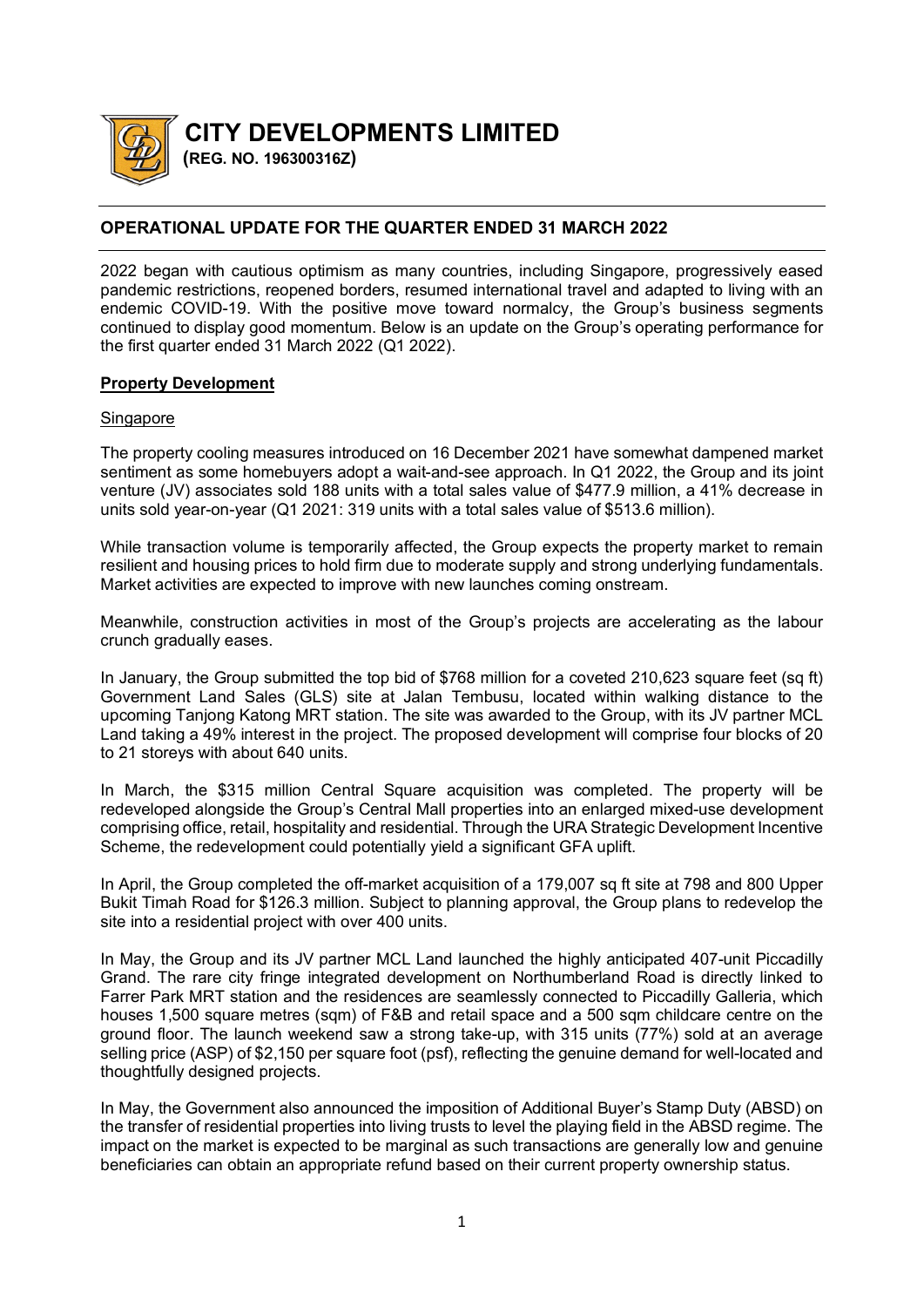## **Overseas Markets**

#### Australia

The Group's launched projects continued to see a healthy uptake, with its 215-unit Brickworks Park (Brisbane) 61% presold, its 198-unit The Marker (Melbourne) 81% presold and its 60-unit Fitzroy Fitzroy (Melbourne) 28% presold. In New South Wales, the Group's 135-unit luxury retirement project, Waterbrook Bowral, has presold all 77 villas in Phase 1, with construction due to complete in Q3 2023. Stage 2 (58 units) is scheduled for launch in 2H 2022.

To grow its pipeline, in March, the Group entered into a JV with New Urban Villages to acquire a mixed-use development site located in the riverside suburb of Toowong (Brisbane). The project will comprise 125 residential apartments plus a retail component.

#### China

Since February, China has been impacted by Omicron, with Shanghai, Shenzhen and Suzhou under partial or full lockdown. Residential sales and construction work at the Group's properties in these locations were affected due to the government's COVID-19 control measures. As these key cities reopen, the Group expects business activities to improve.

#### **Investment Properties**

#### **Singapore**

As at 31 March 2022, the Group's Singapore office portfolio had a healthy committed occupancy of 93%, above the island-wide occupancy of 88%. Republic Plaza, the Group's flagship Grade A office building in Raffles Place, is 95% occupied and registered positive rental reversion in Q1 2022.

With the relaxation of safe management measures since 29 March 2022, there is a gradual increase in occupiers returning to the workplace, bringing vibrancy to the office community. With the reopening and tight office supply in 2022 and 2023, the Group is cautiously optimistic on the office market recovery.

The committed occupancy of the Group's retail portfolio is at 95%, above the island-wide occupancy of 92%. The Group's flagship mall, City Square Mall, is 97% occupied and average tenants' sales have also recovered in Q1 2022 to close to pre-pandemic levels. At Palais Renaissance, committed occupancy reached 99% and average GTO sales have surpassed pre-pandemic levels.

The progressive easing of social distancing measures and the rise in inbound travel will boost the recovery of footfall and tenants' sales. However, retailers remain cautious due to manpower shortages and rising operating costs.

### **Overseas Markets**

### China

In Shanghai, the city-wide lockdown caused a decline in business activity in Q1 2022 but office occupancy remains relatively stable. At Hong Leong Hongqiao Center, the committed occupancy of the office and retail space is preserved at 93%. However, the Group faces increasing pressure to provide financial support as preventive and control measures continue. Retail has been severely impacted in Suzhou as only essential services and takeaways are allowed.

## UK

Aldgate House and 125 Old Broad Street continued to benefit from businesses gravitating to welllocated Grade A offices. This is reflected in the increase in recent lettings and longer-term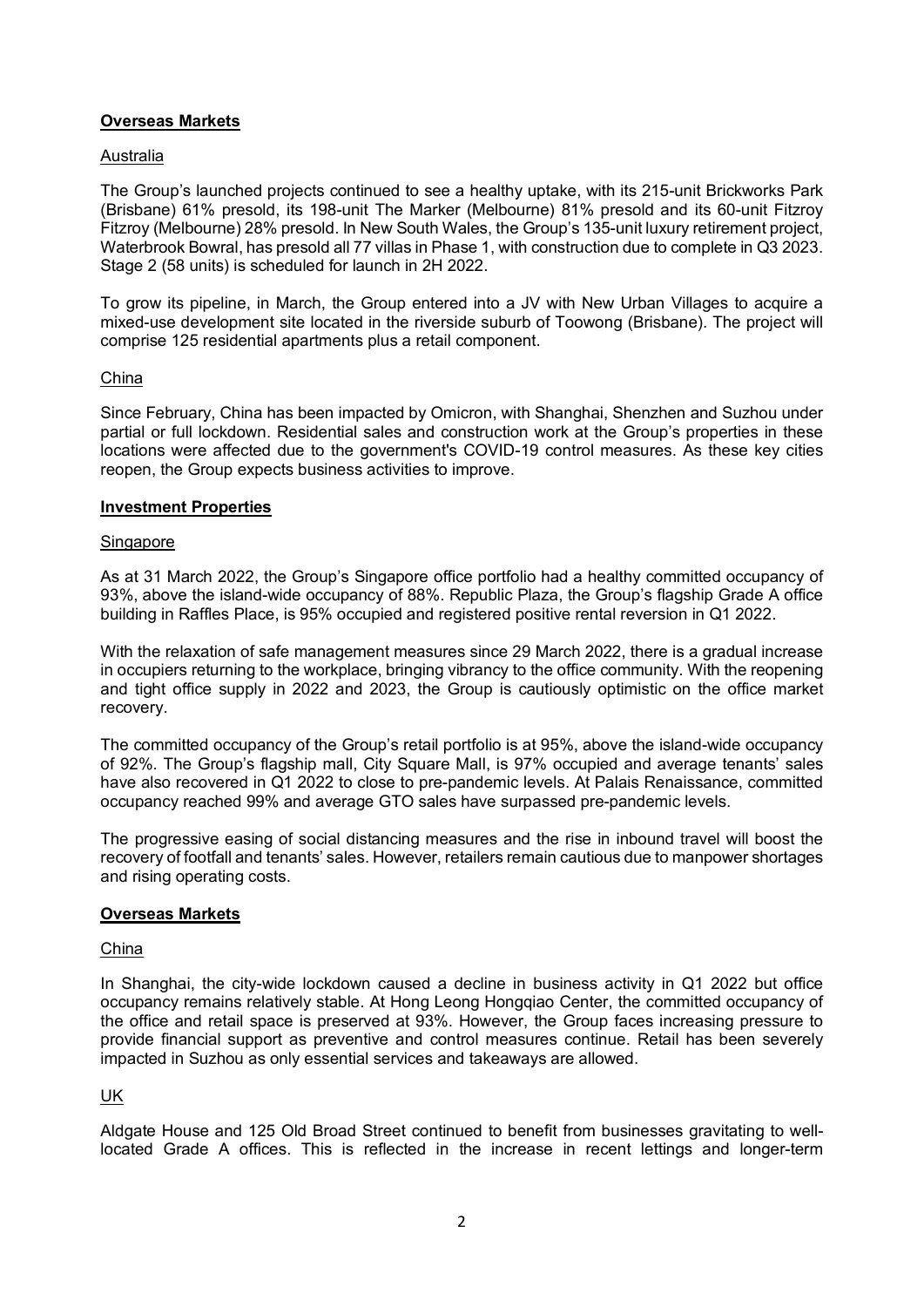commitments from existing occupiers for both buildings, with some companies also increasing their space requirements.

### Private Rented Sector (PRS)

The Group continues to focus on enhancing recurring income and leverage on the rising demand for rental accommodation in the UK. The Junction, the Group's 665-unit PRS project in Leeds, is currently under construction and the phased completion will start from 2H 2022.

In Japan, the Group completed the acquisition of two more PRS projects in Yokohama in April – City Lux Tobe, formerly known as Tobe Residence (117 residential units) and LOC's Yokohama Bayside (89 residential units). Its PRS portfolio in Osaka and Yokohama enjoys stable rent with a high average occupancy of above 90%. Leasing momentum is expected to be maintained in the 1H 2022 due to strong demand amongst residents and corporates as recruitment and workplace strategies begin to normalise to pre-pandemic levels.

### **Hotel Operations**

With COVID-19-related travel restrictions being gradually lifted and a high vaccination rollout rate in the majority of the countries that the Group operates in, the Group's hotels witnessed global occupancies recovering to 52.2% in Q1 2022 (Q1 2021: 36.8%) and global RevPAR rebounded by 101.8% to \$89.6 (Q1 2021: \$44.4). The average GOP margin increased by 8.5% points to 14.6% for Q1 2022 (Q1 2021: 6.1%).

|                       | Room Occupancy |      |         | <b>Average Room Rate</b> |         |        | <b>RevPAR</b> |        |                      | <b>GOP Margin</b> |         |         |
|-----------------------|----------------|------|---------|--------------------------|---------|--------|---------------|--------|----------------------|-------------------|---------|---------|
|                       | Q1             | Q1   | Incr/   | Q1                       | Q1      | lncr/  | Q1            | Q1     | Incr/                | Q1                | Q1      | Incr/   |
|                       | 2022           | 2021 | (Decr)  | 2022                     | $2021*$ | (Decr) | 2022          | 2021 * | (Decr)               | 2022              | 2021    | (Decr)  |
|                       | $\%$           | %    | $%$ pts | \$                       | \$      | %      | \$            | \$     | %                    | %                 | $\%$    | $%$ pts |
| Singapore             | 58.2           | 70.6 | (12.4)  | 179.2                    | 102.8   | 74.3   | 104.4         | 72.6   | 43.8                 | 32.9              | 31.9    | 1.0     |
| <b>Rest of Asia</b>   | 41.0           | 34.4 | 6.6     | 136.6                    | 128.3   | 6.5    | 55.9          | 44.2   | 26.5                 | 5.0               | 2.7     | 2.3     |
| <b>Total Asia</b>     | 47.7           | 48.6 | (0.9)   | 156.8                    | 113.8   | 37.8   | 74.7          | 55.3   | 35.1                 | 17.6              | 15.4    | 2.2     |
|                       |                |      |         |                          |         |        |               |        |                      |                   |         |         |
| Australasia           | 44.2           | 50.3 | (6.1)   | 156.6                    | 157.4   | (0.5)  | 69.3          | 79.2   | (12.5)               | 35.7              | 50.4    | (14.7)  |
|                       |                |      |         |                          |         |        |               |        |                      |                   |         |         |
| London                | 57.8           | 9.3  | 48.5    | 226.7                    | 118.0   | 92.1   | 131.0         | 11.0   | .090.9<br>$\vert$ 1. | 32.8              | (26.2)  | 59.0    |
| <b>Rest of Europe</b> | 57.6           | 13.0 | 44.6    | 165.7                    | 94.9    | 74.6   | 95.5          | 12.4   | 670.2                | 17.2              | (76.5)  | 93.7    |
| <b>Total Europe</b>   | 57.7           | 11.3 | 46.4    | 196.1                    | 103.9   | 88.7   | 113.2         | 11.7   | 867.5                | 25.8              | (54.2)  | 80.0    |
|                       |                |      |         |                          |         |        |               |        |                      |                   |         |         |
| New York              | 65.9           | 44.4 | 21.5    | 196.1                    | 128.3   | 52.8   | 129.3         | 57.0   | 126.8                | (31.1)            | (133.2) | 102.1   |
| <b>Regional US</b>    | 50.5           | 37.0 | 13.5    | 152.1                    | 109.2   | 39.3   | 76.9          | 40.4   | 90.3                 | 16.0              | 12.9    | 3.1     |
| <b>Total US</b>       | 56.4           | 39.4 | 17.0    | 171.6                    | 116.2   | 47.7   | 96.7          | 45.8   | 111.1                | (7.2)             | (38.5)  | 31.3    |
| <b>Total Group</b>    | 52.2           | 36.8 | 15.4    | 171.7                    | 120.7   | 42.3   | 89.6          | 44.4   | 101.8                | 14.6              | 6.1     | 8.5     |

Key operating statistics for hotels owned by the Group:

*\*For the purpose of comparison, Q1 2021 Average Room Rate and RevPAR had been translated at constant exchange rates (31 March 2022).*

#### Asia

The Group's Singapore hotels are recovering well with a 74.3% jump in average room rate and a 43.8% increase in RevPAR. Demand was driven mainly by staycations and corporate groups, with two hotels catering to the Government quarantine business. While the performance for the Rest of Asia hotels had improved in Q1 2022, the region's recovery was weighed down by the resurgence of Omicron cases and travel restrictions in North Asia. The Group's hotels in Singapore and Kuala Lumpur are poised to benefit from the lifting of international travel restrictions in April 2022.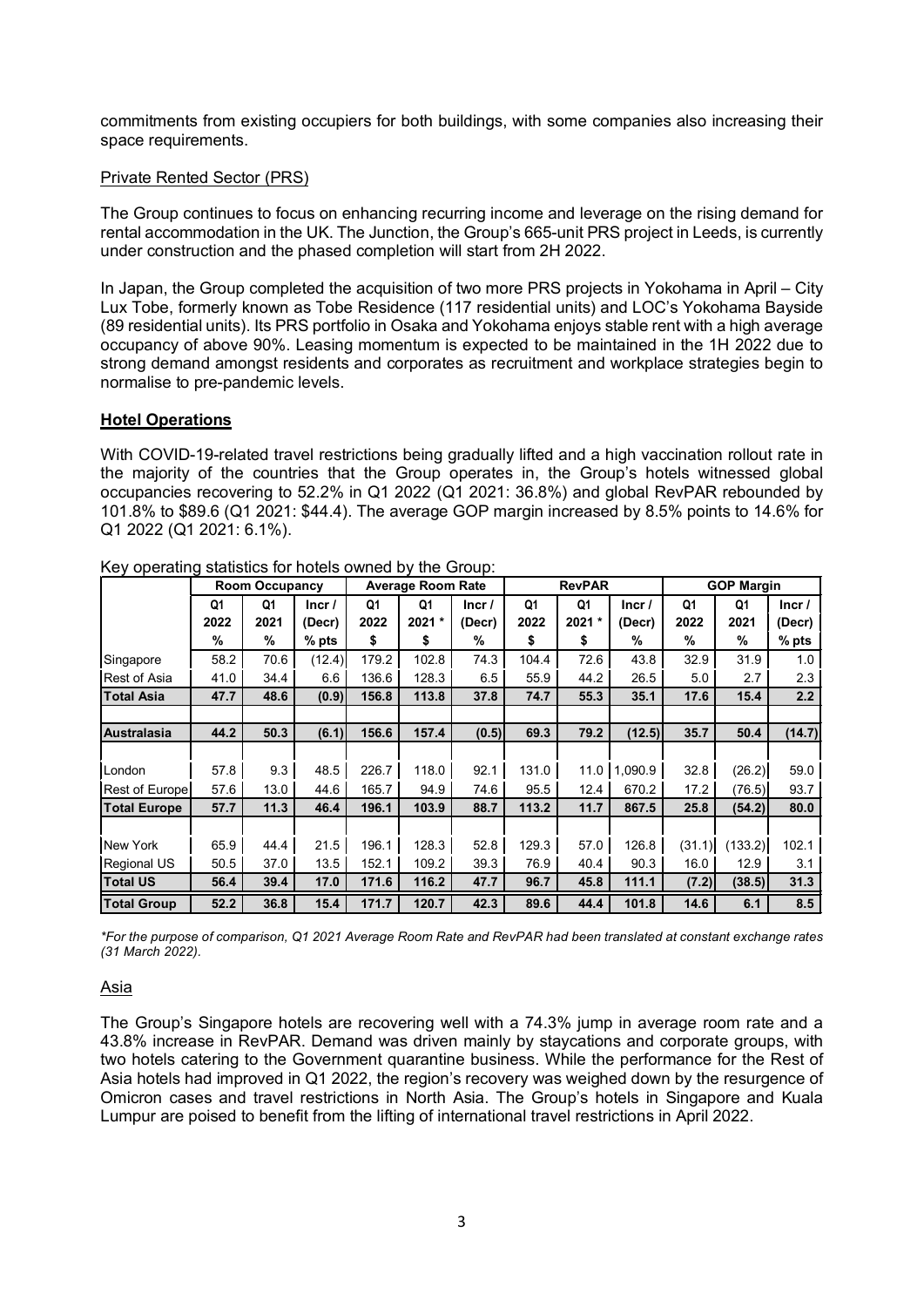## Australasia

In New Zealand, the Group's hotels' performance was dampened by the cancellation and postponement of events and activities due to a spike in Omicron cases, while the performance of the hotels operating as Managed Isolation Facilities remained stable. Progressive reopening of borders from mid-April 2022 to key feeder markets will aid in the region's recovery.

#### Europe

The Group's UK hotels continued to witness strong recovery momentum from pent-up demand and the extension of government business contracts. Most hotels registered a strong rebound at the end of Q1 2022, trading close to or in excess of pre-pandemic levels.

### US

The US region's recovery continued to gain momentum with the return of more events and commercial activities. The Group's 569-room Millennium Hilton New York Downtown was reflagged as the Millennium Downtown New York on 18 January 2022. Plans are underway to renovate and rebrand the property to an M Social in 2023, following the successful launch of M Social Hotel Times Square New York in May 2021.

### **Group Divestments**

As announced previously, the freehold Tanglin Shopping Centre was sold for \$868 million via a public tender which closed on 22 February. Through King's Tanglin Shopping Pte Ltd, a wholly-owned subsidiary of M&C, the Group owns about 34.6% of the Share Value and 60.2% of the Strata Area in the strata-titled development. The sale is subject to the approval of the Strata Titles Board and other conditions. This collective sale exercise will enable the Group to unlock value and realise a significant capital gain from its investment that has been held since 1981.

On 24 February, the Group completed the divestment of Millennium Hilton Seoul and the adjoining land site for KRW 1.1 trillion (approximately \$1.25 billion). The Group recognised a total gain on disposal of \$526.2 million, net of taxes and related transaction costs.

On 6 May, the collective sale of Golden Mile Complex at \$700 million to a consortium was announced. The Group holds 6.3% of the total Share Value and 34.8% of the Strata Area (mainly attributed to the large carpark). The sale is subject to the approval of the Strata Titles Board. The Group has held its interest in this complex for around 40 years and the transaction provides yet another opportunity to unlock the deep value of investment assets held over a long period at low book value.

### **Capital Position**

As at 31 March 2022, the Group's net gearing ratio (after factoring in fair value on investment properties) stands at 53%, with interest cover at 20.7 times. The Group has strong cash reserves of \$3.1 billion. It maintains a stable liquidity position comprising cash and available undrawn committed bank facilities totalling \$4.6 billion. Its debt expiry profile also remains healthy and its total gross borrowings have a weighted average debt expiry of 1.8 years.

There are no material concerns over the Group's ability to fulfil its near-term debt obligations.

### **Outlook and Prospects**

The Group is optimistic about the outlook for its core business segments for the rest of 2022, with more residential launches planned in Singapore and overseas while ensuring that its commercial and hospitality portfolio continues to ramp up on the back of a strong global rebound. With the global recovery underway, the Group will focus on executing its Growth, Enhancement and Transformation (GET) strategy to accelerate growth, enable asset and operational enhancements, and embrace